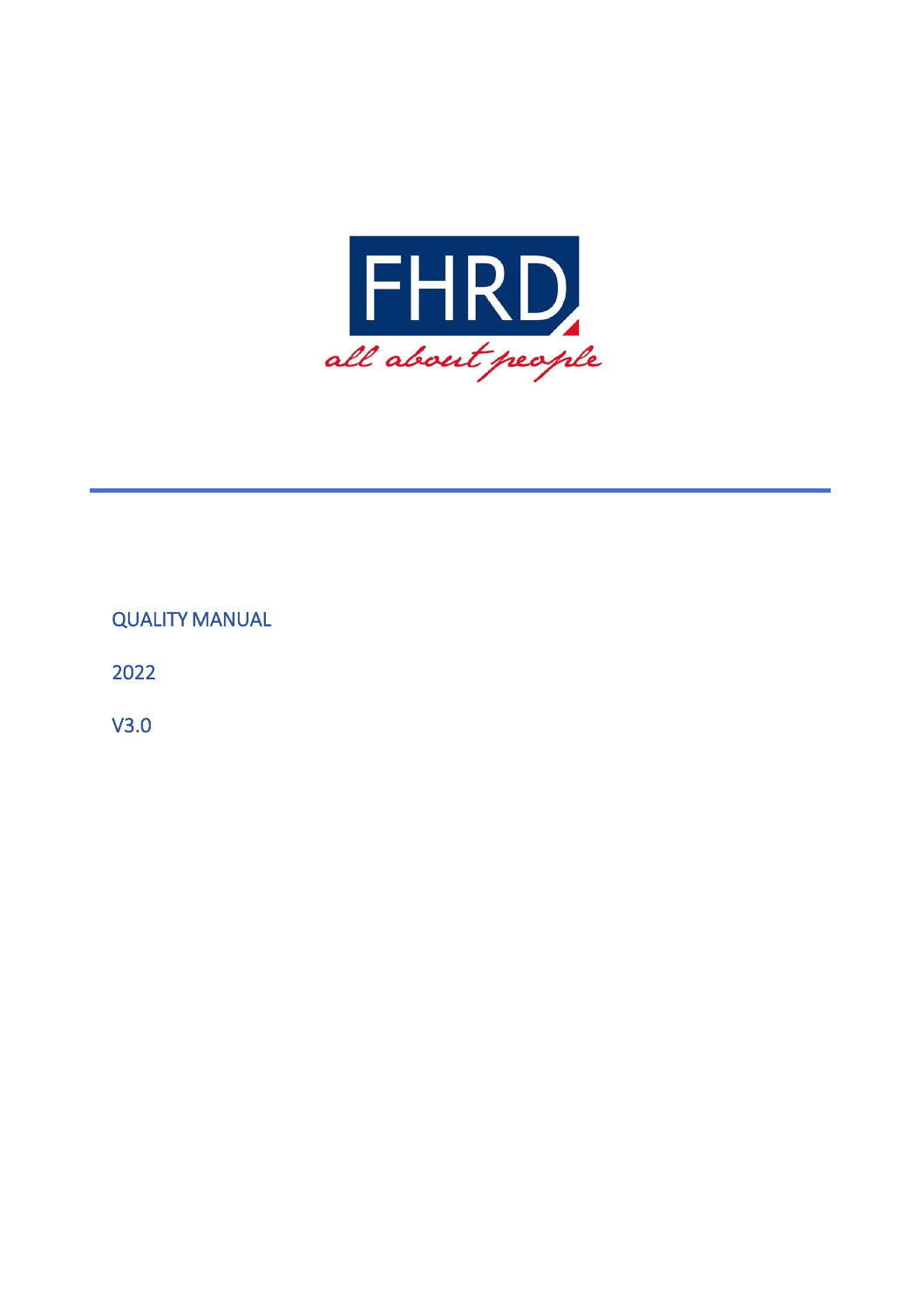#### Table of Contents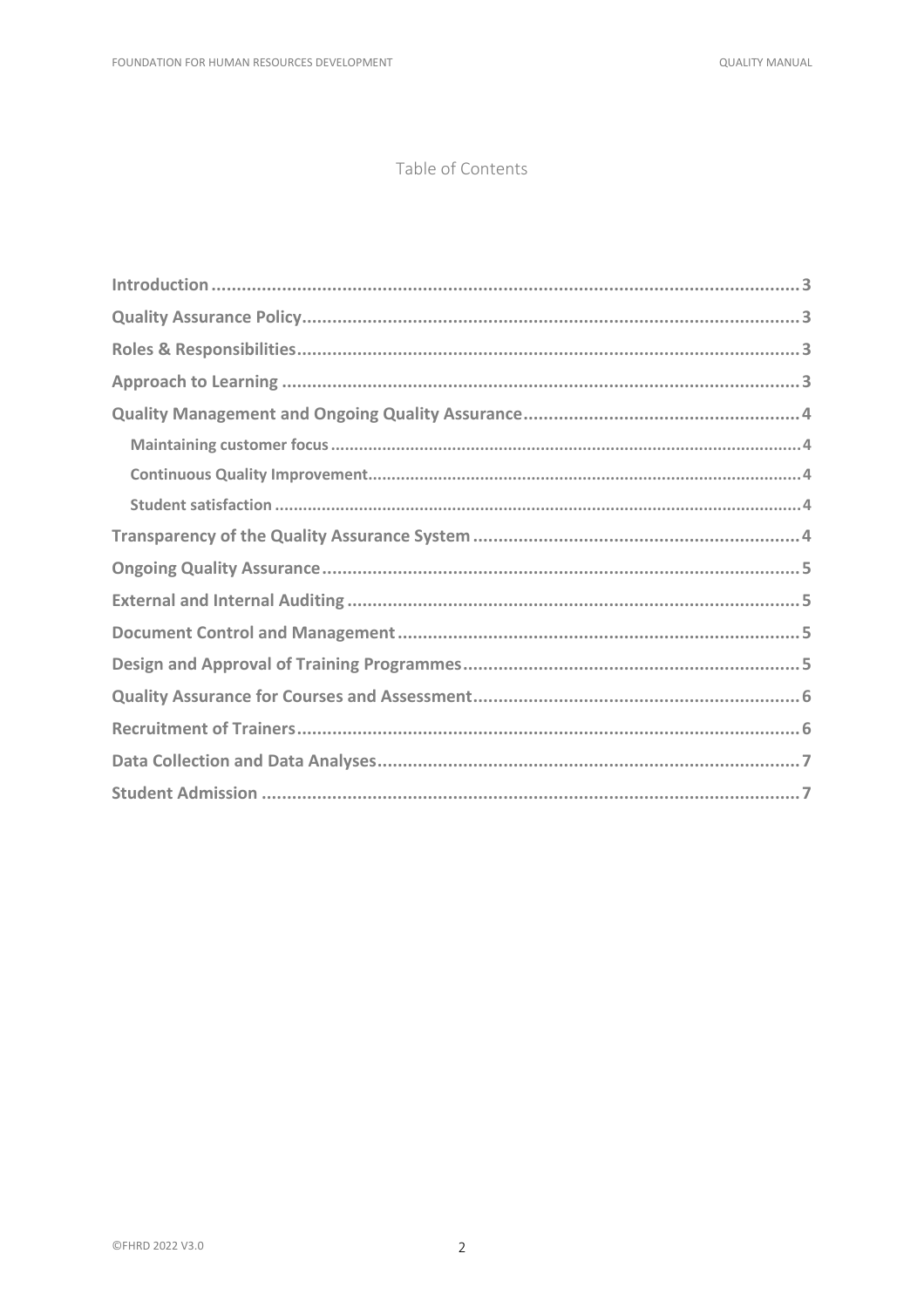#### <span id="page-2-0"></span>Introduction

Quality is an integral part of how FHRD operates and this Quality Manual describes the policies and processes that are in place to ensure that quality is implemented during the life cycle of FHRD's training programmes to ensure the delivery of a consistent product. Since the organization is a very small one with a limited amount of employees, there is no formalised hierarchical quality assurance organisational structure however the procedures and policies that are in place ensure to cater to any quality issues that may arise.

#### <span id="page-2-1"></span>Quality Assurance Policy

The Quality Assurance Policy is to continually improve the services FHRD provides to meet the requirements of its customers as well as provide high-quality support to its students enrolled in its accredited programmes. It also ensures the key principles, responsibilities, and best practice requirements are followed to ensure effective internal quality assurance. FHRD is responsible for the effective design, delivery, assessment, and monitoring of all internal quality assurance processes and providing accurate documentation to enable certification of Level 5 Award achievements for students.

### <span id="page-2-2"></span>Roles & Responsibilities

The FHRD Board, a body elected every two years by FHRD members, is responsible to direct the overall strategy of the organisation and ensuring that quality standards are met throughout.

The FHRD executive team members are primarily responsible to ensure quality standards are implemented throughout all the Level 5 training programmes offered by FHRD. The current team consists of a CEO, two operations exectuvites, and a project executive.

### <span id="page-2-3"></span>Approach to Learning

FHRD provides students the opportunity to develop as independent learners by following a hands-on approach to learning. Information is gathered from students and external stakeholders to ensure the effectiveness of this approach. The training sessions are very interactive and encourage student participation to relate to their individual work experience and the material provided is constantly updated to the current local scenario and allows every student to meet the intended learning outcomes. Trainers provide students with constructive feedback through reports that highlight their strengths and weaknesses.

FHRD ensures that trainers contracted to deliver the courses adopt pedagogical training strategies in their sessions by making use of a variety of methods during the delivery. This is specified in the trainer's contractual agreement. Furthermore, the variety of training methods used in one of the evaluation points listed in the trainers' evaluation sheet is completed by every student (view Student Handbook).

FHRD has a very close relationship with HR stakeholders in Malta and keeps track of all developments and current trends through a survey entitled the 'HR Pulse Survey' which is administered yearly across various sectors. The results of this survey are launched during the Annual HR Conference and shared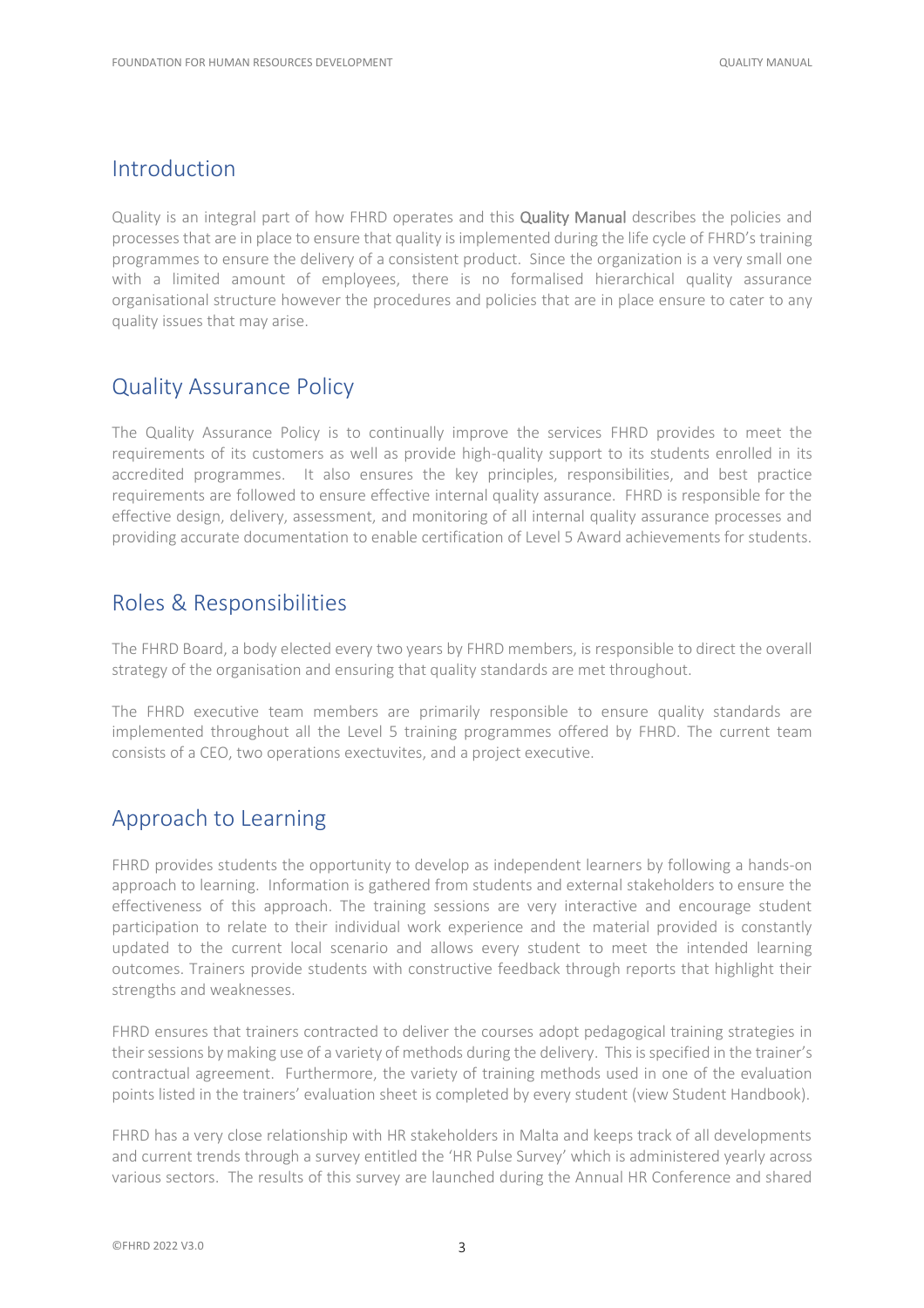with all participants including the FHRD trainers who use the data which is relevant to their subject areas. FHRD invites the trainers to attend the conference to support each trainer's CPD to keep in line with new developments in each respective subject.

## <span id="page-3-0"></span>Quality Management and Ongoing Quality Assurance

FHRD demonstrates its commitment to maintaining a high level of quality and strong customer focus while striving to continually improve the services provided to students through the principles of the quality framework which are built on the following set of values:

#### <span id="page-3-1"></span>Maintaining customer focus

With Malta being so small, coupled with the advent of social media, there are increasing levels of intolerance of poor-quality goods and services. Having a 'customer orientation', is hence critical for FHRD to remain relevant. The organisation makes sure that it is satisfying its students and creating customer enthusiasm through understanding their needs and future requirements. The organisation seeks to go beyond satisfying its students' expectations, it aims at exceeding them. It does this by being at the forefront in anticipating future expectations in the world of HR and updating and designing its programmes accordingly.

#### <span id="page-3-2"></span>Continuous Quality Improvement

Everyone at FHRD is constantly involved in identifying and implementing quality improvement measures. For an organisation that is almost thirty years old, the quest for quality improvement has become a process that is built and tested over time rather than an ad-hoc reactive measure. Continuous quality improvement by FHRD's board and executives has become contingent on innovative and incremental changes which have enabled the organisation to find more efficient ways to achieve better learning outcomes.

#### <span id="page-3-3"></span>Student satisfaction

The learning and development world is changing at a fast rate. Having students satisfied with their learning journey is paramount for FHRD. The Maltese market is small in size and operating in its results in higher student interaction and familiarity. The organisation keeps long-term relations with its students with a good level of interaction and feedback in both pre and post-training with any issues emerging reacted upon immediately.

### <span id="page-3-4"></span>Transparency of the Quality Assurance System

It is important that FHRD is transparent in its quality assurance policies and procedures and ensures that all students know their rights and responsibilities as well as FHRDs' responsibilities. This is done by providing students with all relevant documentation needed to understand policies and procedures by providing copies of the current versions of the Student's Handbook and Quality Manual.

To further ensure transparency copies of these documents are available on the FHRD website so that potential and current students are aware of what the training programmes will require from them.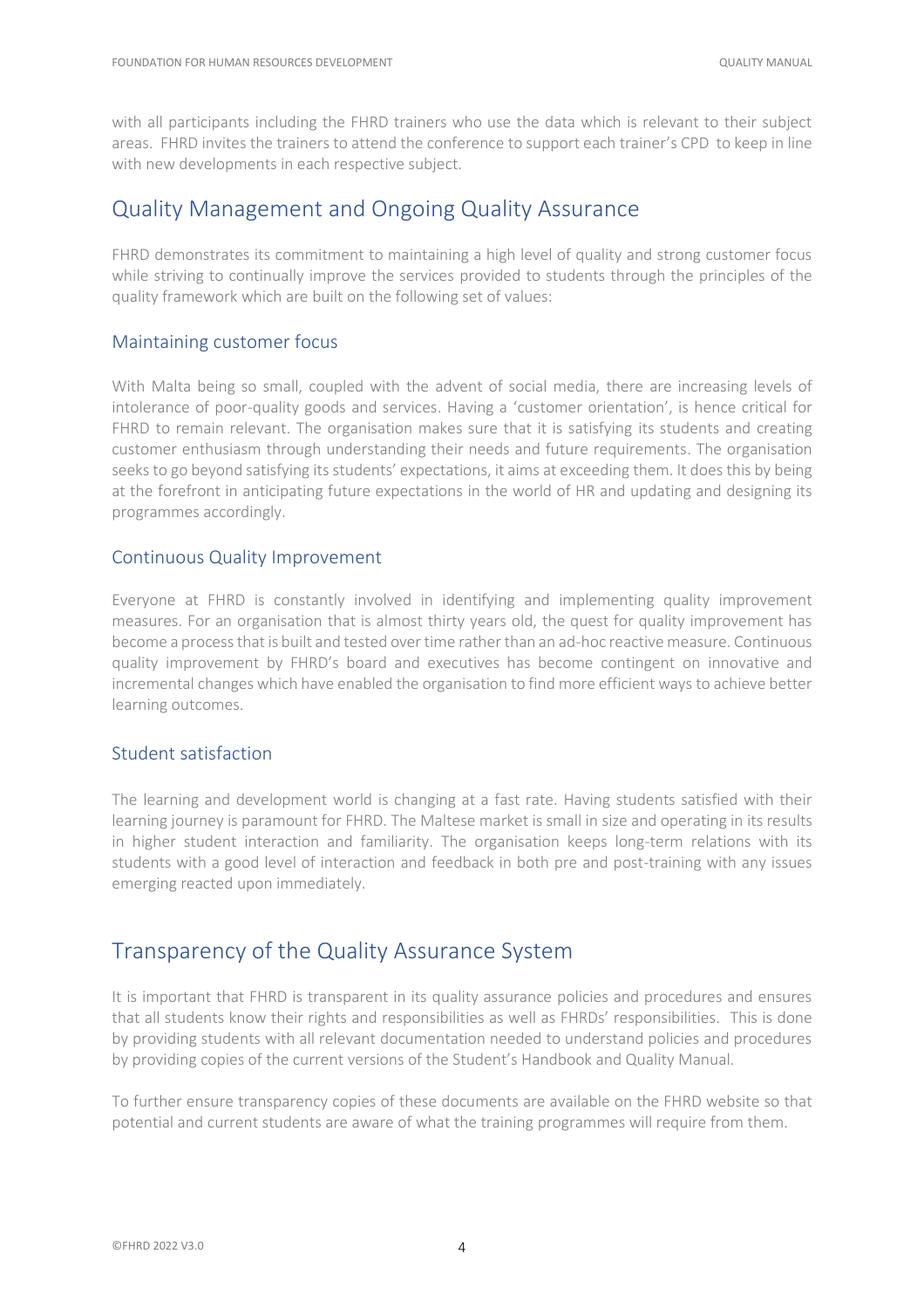# <span id="page-4-0"></span>Ongoing Quality Assurance

To ensure that an integrated approach to quality assurance is maintained by the FHRD Team, processes and policies are reviewed regularly to ensure currency, accuracy, and identify areas for improvement as well as be responsive to any policy changes from external stakeholders.

Further practices such as reviewing, verifying student assignments, and monitoring student feedback are integrated into the quality assurance approach. Details regarding these processes are found in the Student Handbook.

FHRD uses Grammarly as its official plagiarism detection software. All assignments received will be uploaded onto the portal and a resultant report will indicate whether plagiarism was found. While Grammarly provides a % similarity report it is the discretion of FHRD in consultation with the trainer to decide if or if not, the student's work is plagiarised and how much plagiarism is committed.

Once all the lectures are concluded and results are issued, FHRD will issue a report including but not limited to the punctuality of lectures, attendance, students' engagement, and trainers' performance. More details can be found in the student handbook.

The Quality Manual and The Student Handbook go through constant reviews and if any changes are performed the version number is updated accordingly.

## <span id="page-4-1"></span>External and Internal Auditing

Since FHRD is a Licensed Higher Education Institute - License Number 2011-TC-007 - it is subject to external audits from the accrediting organisation Malta Further and Higher Education Authority (MFHEA) to ensure that high levels of quality are consistently maintained. Furthermore, as a registered organisation, FHRD is also subject to obligatory yearly financial audits.

Since the FHRD Team is very small it does not require undergoing internal auditing.

## <span id="page-4-2"></span>Document Control and Management

To ensure document control, FHRD has strict document management procedures.

- 1. To ensure version control, documents must be named and saved using standard version numbers in the following format: DOCUMENT NAME YYYY v1.0/1.1, etc. Example QUALITY MANUAL 2019 V1.0
- 2. FHRD team may not make changes to documents, except where approved by the CEO.
- 3. Since the FHRD team is very small all members have access to editable versions, however, only final approved PDF documents are circulated to students and trainers.

## <span id="page-4-3"></span>Design and Approval of Training Programmes

FHRD currently has five Level 5 homegrown qualifications, as listed below:

• Award in Human Resources Management & Training - 5ECTS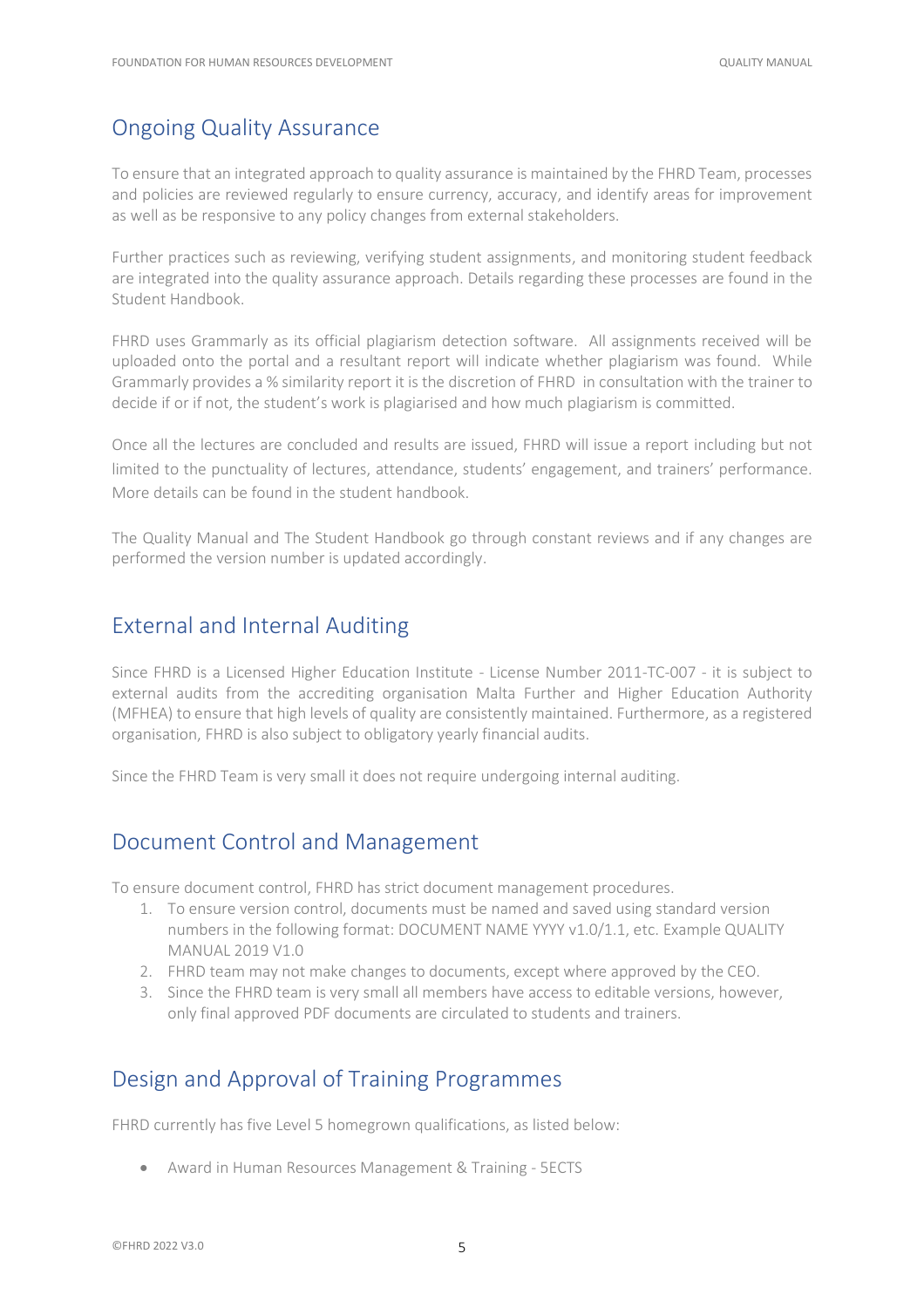- High Impact Recruitment & Selection Techniques Award 4 ECTS
- Award in Industrial Relations and Employment Law 6 ECTS
- Training the Trainer Award 6 ECTS
- Employee Engagement & Performance Management 5ECTS
- Award in Coaching at Work 7 ECTS
- Award in the Practical Applications of Maltese Employment Law 2 ECTS
- Pragmatic Leadership for Line Managers Award 18 ECTS
- Award in Public Speaking 2 ECTS

These courses have been designed and developed by FHRD and accredited by the MFHEA, in so doing ensuring that the expected student workload in terms of ECTS and learning outcomes is in line with the Malta Qualifications Framework. In the eventuality that a new home-grown programme is proposed the following process will be followed.

Various stakeholders, other institutions, HR professionals who are active FHRD members, past students as well as FHRD Board members are welcome to bring forward any recommendations regarding potential new home-grown courses to be offered by FHRD. If the programme recommended is specific to the local HR training scenario and the CEO is in agreement with this proposal, the CEO or a delegated member of the FHRD team prepares the following points about the proposed course and the CEO presents them to the FHRD Board. As a result of this, a decision on whether the home-grown course is approved or not will be taken.

- Name of the proposed programme
- Level of the proposed programme
- Academic case for the programme's requirement
- A brief outline of the proposed programme
- The target audience for the proposed programme
- Purpose and intended route of progression
- Proposed MQF Level and number of ECTSs
- General learning outcomes/objectives

FHRD understands the importance of providing accurate, relevant, and engaging courses for students to complete. It is vital to offer high-quality programmes available to students to ensure they are being given the best possible exposure through FHRD. As part of this, the FHRD Team is responsible for regularly reviewing the range of programmes offered, as well as the units and quality of teaching within a given programme.

#### <span id="page-5-0"></span>Quality Assurance for Courses and Assessment

All assessments are formulated to reflect the course content and to examine the extent to which the student can adapt the learning in a practical manner to the work environment. Details on the assessment criteria may be found in the student handbook.

### <span id="page-5-1"></span>Recruitment of Trainers

A call for Trainers is advertised in the local newspapers as well as through FHRD's social media platform. Headhunting options or recommendations by the FHRD Board members are also used to source the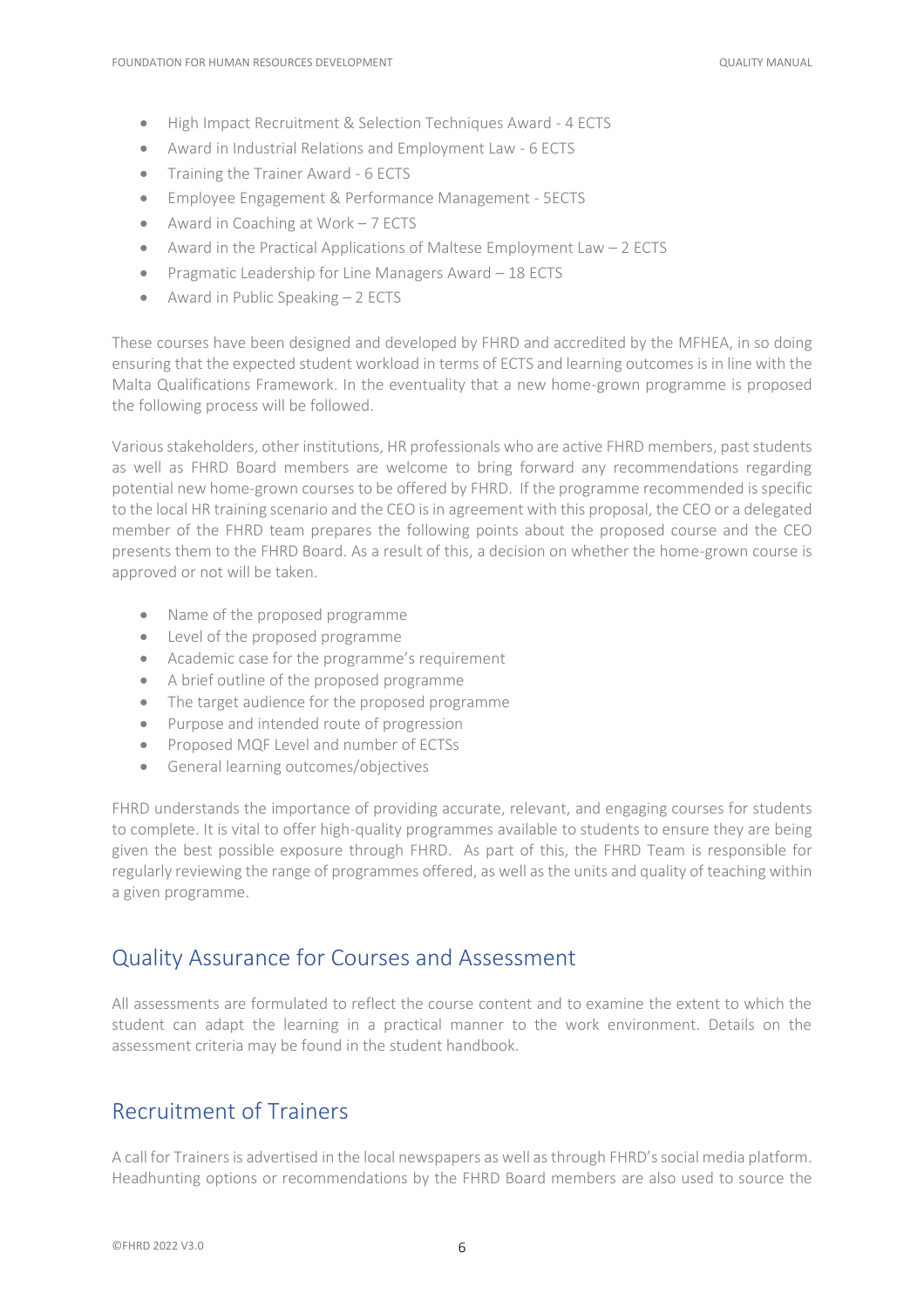required talent to fill the trainer role. Since FHRD offers Level 5 Award Courses the following requirements are mandatory:

- An expert in the field of study
- Possess a Level 7 Qualification in the field of study
- Possess a substantial amount of work experience (to be able to demonstrate practical experience during the training session)

The CEO shortlists the applicants and those who satisfy the required criteria are invited to attend an interview. If the interview is successful a standard indefinite contract abiding by the general laws of Malta is drafted and signed.

## <span id="page-6-0"></span>Data Collection and Data Analyses

Since FHRD only offers a few locally accredited courses over twelve months and these are administered by a relatively small team, the data collected is generally by word of mouth, email and through evaluation forms making it a manual process, however since the data quantities are considerably small, the current system works within the parameters of the current course quantities delivered.

In the eventuality that more courses are offered by FHRD, the data collection and analysis methods will need to be re-visited and upgraded to cater to the added data needed to be collected and analysed.

## <span id="page-6-1"></span>Student Admission

To launch a training programme, the programme schedule needs to be set in coordination with trainers' and FHRD training room availability. Once these are confirmed a programme brochure is designed including all the relevant details and it is advertised on the FHRD website, and social media platforms, and notifications are sent out through mailing lists.

The FHRD team replies to any training programme queries from received potential students within 24 hours and a detailed programme brochure is sent out to the interested students. Students who would like to book a place are requested to fill in the application form including the following details:

- Name and Surname
- Contact Number Mobile
- Contact Number Work/Home
- E-mail address
- Date of Birth
- ID Number
- Nationality
- Address
- Job Designation
- Company
- Qualifications